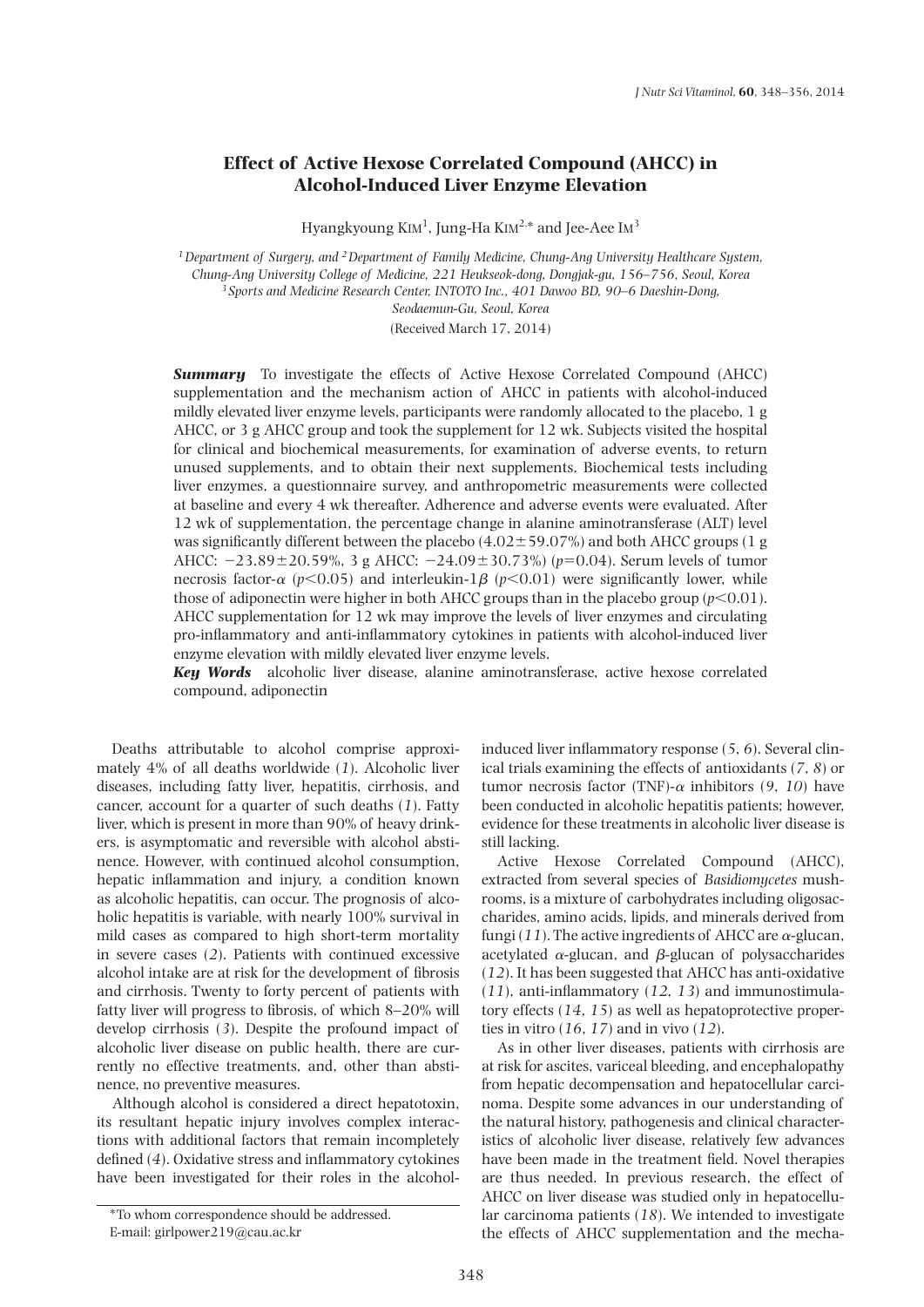Table 1. Inclusion and exclusion criteria.

| Inclusion criteria                                                                                                                                                                                                          |
|-----------------------------------------------------------------------------------------------------------------------------------------------------------------------------------------------------------------------------|
| Sonographically diagnosed fatty liver                                                                                                                                                                                       |
| Elevated aminotransferase or gamma-glutamyl transferase $(\gamma$ -GT) above the reference range (Reference range: aspartate<br>aminotransferase=0-34 IU/L, alanine aminotransferase=0-40 IU/L and $\gamma$ -GT=5-555 IU/L) |
| Alcohol consumption: $\geq$ 140 g/wk in women, $\geq$ 280 g/wk in men                                                                                                                                                       |
| Age between 18 and 75 y                                                                                                                                                                                                     |
| Volunteers willing to participate in this clinical trial and to fill in a written informed consent                                                                                                                          |
| Exclusion criteria                                                                                                                                                                                                          |
| >3 times the upper limit of the normal range in any one of the 3 liver enzymes                                                                                                                                              |
| Viral or autoimmune hepatitis                                                                                                                                                                                               |
| Liver cirrhosis, decreased platelet count (<150,000/ $\mu$ L), prolonged prothrombin time (>12.5 s), or low albumin (3.3 g/dL)                                                                                              |
| Malignant tumor including hepatic cellular carcinoma or elevated $\alpha$ -fetoprotein (>7.0 ng/mL)                                                                                                                         |
| Uncontrolled diabetes (glycosylated hemoglobin, $HbA1c > 7.0\%)$                                                                                                                                                            |
| Decreased renal function (serum creatinine levels $>1.5$ mg/dL)                                                                                                                                                             |
| Cardiovascular diseases such as congestive heart failure, myocardial infarction, transient ischemic attack or cerebral                                                                                                      |
| infarction                                                                                                                                                                                                                  |
| Subjects with allergies, especially to mushrooms                                                                                                                                                                            |
| Pulmonary diseases including pulmonary tuberculosis                                                                                                                                                                         |
| Use of any medications that alter liver enzymes such as acetaminophen, non-steroidal anti-inflammatory drugs, anti-viral<br>agents, HMG-CoA reductase inhibitors, or steroids within the past month                         |
| Use of agents for liver disease such as ursodeoxycholic acid, biphenyl-dimethyl-dicarboxylate, silymarin, Carduus marinanus<br>ext., or any herbs within the past month                                                     |
| Pregnancy, lactation, or childbirth within the past 6 mo                                                                                                                                                                    |
| Participation in any other clinical trial within the last 3 mo                                                                                                                                                              |
| Any other conditions deemed unsuitable for the trial as evaluated by the physician in charge                                                                                                                                |

nism of AHCC in alcoholic liver disease patients with mildly elevated liver enzyme levels.

## **METHODS**

This study was approved by the Institutional Review Board of Chung-Ang University Hospital, Seoul, Republic of Korea (C2009068(255)), and complied with the code of ethics of the World Medical Association (Declaration of Helsinki). Written informed consent was obtained from all participants.

*Study design and participants.* This study was a randomized, controlled, double-blind clinical trial conducted between May and September 2010 at the Chung-Ang University Healthcare System in Seoul. Eligible participants with elevated liver enzyme level associated with alcohol consumption were consecutively recruited. The inclusion and exclusion criteria are shown in detail in Table 1.

*Preparation of AHCC.* Capsules for the trial were supplied by Amino Up Chemical Co., Ltd. (Sapporo, Japan). Each capsule was a light brown color and contained 167 mg of AHCC with 333 mg of dextrin and malt extract or a placebo of dextrin and malt extract. AHCC is an enzyme-fermented extract of the *Basidiomycetes* mushroom that is available as a dietary supplement. The complex compound contains a mixture of polysaccharides, amino acids, lipids, and minerals (*12*). The predominant components are oligosaccharides, totaling approximately 71.2% of the total dry weight (*12*).

*Interventions.* The treatment duration was set at 12 wk since the effect of AHCC appeared after 3 mo in a previous study (*19*). Patients were treated 30 min before breakfast and dinner for 12 wk with 3 g/d AHCC  $(500 \text{ mg of }$  AHCC/capsule $\times$ 3 capsules $\times$ 2 doses) for the 3 g AHCC group, 1 g/d of AHCC (167 mg of AHCC with 333 mg of dextrin and malt extract/capsule $\times$ 3 capsules $\times$ 2 doses) for the 1 g AHCC group, and capsules with dextrin and malt extract for the placebo group. Throughout the study, all participants were asked to maintain their regular diet, lifestyle, and routine oral medications, except any medications affecting liver enzymes such as acetaminophen, non-steroidal anti-inflammatory drugs, anti-viral agents, HMG-CoA reductase inhibitors, steroids, and agents for liver disease treatment such as ursodeoxycholic acid, biphenyldimethyl-dicarboxylate, silymarin, *Carduus marinanus*  extract, or herbal supplements.

*Outcome assessment.* After the screening visit, each participant visited the hospital three times for clinical and biochemical measurements, examination of adverse events, return of unused supplements, and their next supply of supplements every 4 wk. When the value of aspartate aminotransferase (AST) or alanine aminotransferase (ALT) in the study period increased 2-fold or more compared to the baseline or previous value, subjects were dropped from this study. The primary outcomes evaluated were the value and the percentage change of three liver enzymes (AST, ALT, and gamma-glutamyl transferase  $(\gamma$ -GT)) in each group. The percentage change was calculated using this formula: [(after supplementation-baseline)/baseline] $\times$ 100. The secondary outcomes analyzed were the biochemical parameters and questionnaire scores in each group.

Biochemical tests were performed on blood samples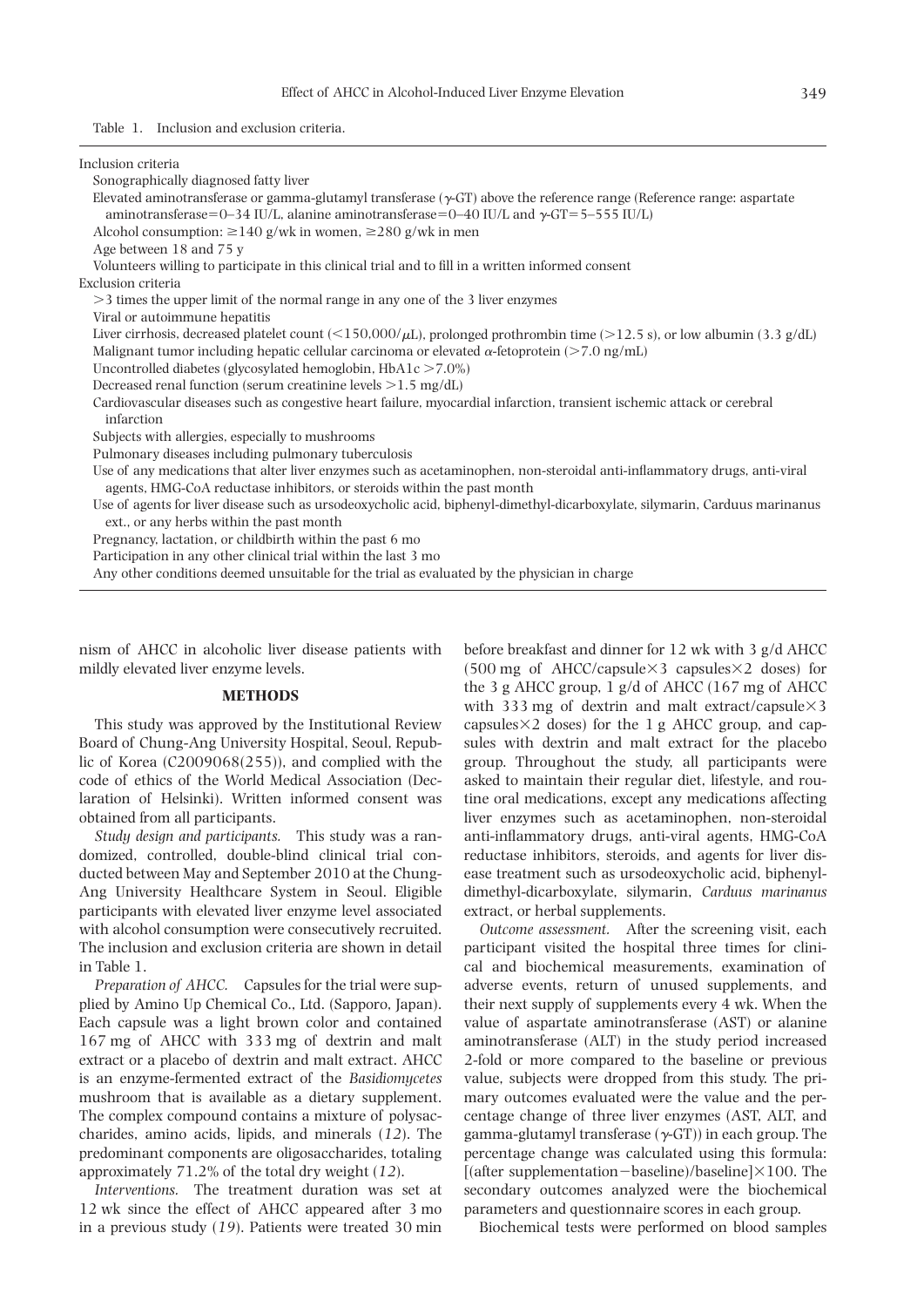# Table 2. Baseline characteristics.

|                                       | Placebo<br>$(n=19)$   | 1 g AHCC<br>$(n=21)$  | 3 g AHCC<br>$(n=22)$ | <i>p</i> -value |
|---------------------------------------|-----------------------|-----------------------|----------------------|-----------------|
| Demographic and clinical data         |                       |                       |                      |                 |
| Age $(y)$                             | $41.68 \pm 12.01$     | $39.81 \pm 9.64$      | $37.68 \pm 8.54$     | 0.45            |
| Gender                                |                       |                       |                      | 0.20            |
| Male                                  | 17(89.47)             | 20(95.24)             | 22 (100)             |                 |
| Female                                | 2(10.53)              | 1(4.76)               | $\Omega$             |                 |
| Body mass index $(kg/m2)$             | $25.71 \pm 2.68$      | $26.51 \pm 2.45$      | $26.67 \pm 3.04$     | 0.50            |
| Total body fat (%)                    | $23.96 \pm 4.62$      | $23.82 \pm 4.22$      | $23.70 \pm 4.98$     | 0.67            |
| Total lean body mass (kg)             | $54.67 \pm 6.30$      | $55.24 \pm 5.60$      | $55.53 \pm 5.22$     | 0.35            |
| Systolic blood pressure (mmHg)        | $124.90 \pm 12.97$    | $126.48 \pm 8.15$     | $126.59 \pm 9.61$    | 0.85            |
| Diastolic blood pressure (mmHg)       | $81.32 \pm 10.69$     | $78.24 \pm 6.00$      | $79.00 \pm 6.46$     | 0.45            |
| Physical exercise                     | 2(10.53)              | 7(33.33)              | 7(31.82)             | 0.19            |
| Current smoking                       | 7(38.89)              | 7(35.50)              | 12(54.55)            | 0.40            |
| Brief fatigue inventory (score)       | $4.61 \pm 1.39$       | $5.34 \pm 1.88$       | $5.00 \pm 1.63$      | 0.39            |
| $BEPSI-K1$ (score)                    | $2.00 \pm 0.86$       | $2.12 \pm 0.63$       | $1.82 \pm 0.70$      | 0.39            |
| Biochemical data                      |                       |                       |                      |                 |
| Aspartate aminotransferase (IU/L)     | $54.79 \pm 9.16$      | $58.05 \pm 12.20$     | $56.73 \pm 12.82$    | 0.67            |
| Alanine aminotransferase (IU/L)       | $46.53 \pm 26.44$     | $52.81 \pm 23.58$     | $63.05 \pm 34.38$    | 0.18            |
| $\gamma$ -Glutamyl transferase (IU/L) | $69.58 \pm 32.85$     | $82.00 \pm 49.03$     | $75.41 \pm 26.36$    | 0.58            |
| Bilirubin (mg/dL)                     | $0.54 \pm 0.23$       | $0.52 \pm 0.17$       | $0.55 \pm 0.43$      | 0.95            |
| Albumin $(g/dL)$                      | $4.75 \pm 0.36$       | $4.84 \pm 0.38$       | $4.77 \pm 0.38$      | 0.72            |
| Fasting glucose (mg/dL)               | $97.21 \pm 18.42$     | $94.00 \pm 12.29$     | $101.91 \pm 38.72$   | 0.61            |
| Fasting insulin $(\mu I U/mL)$        | $12.29(7.74 - 22.81)$ | $11.15(9.51 - 14.58)$ | $11.65(6.69-19.84)$  | 0.93            |
| $HOMA-IR2$                            | $2.82(1.82 - 5.69)$   | $2.89(1.78 - 3.39)$   | $2.77(1.75 - 5.14)$  | 0.94            |
| Total cholesterol (mg/dL)             | $196.26 \pm 33.42$    | $215.76 \pm 53.57$    | $211.14 \pm 40.20$   | 0.34            |
| LDL-cholesterol (mg/dL)               | $108.19 \pm 29.87$    | $125.95 \pm 59.90$    | $124.17 \pm 37.24$   | 0.39            |
| HDL-cholesterol (mg/dL)               | $45.34 \pm 8.80$      | $44.28 \pm 8.84$      | $44.27 \pm 10.56$    | 0.92            |
| Triglycerides (mg/dL)                 | $213.68 \pm 162.50$   | $227.67 \pm 129.00$   | 213.45±139.37        | 0.94            |
| BUN <sup>3</sup> (mg/dL)              | $13.66 \pm 2.35$      | $14.03 \pm 3.89$      | $13.10 \pm 3.55$     | 0.39            |
| Creatinine (mg/dL)                    | $0.91 \pm 0.09$       | $0.99 \pm 0.08$       | $0.98 \pm 0.11$      | 0.10            |
| Adiponectin $(\mu g/mL)$              | $3.53 \pm 1.98$       | $3.79 \pm 1.37$       | $3.09 \pm 1.35$      | 0.43            |
| TNF- $\alpha^4$ (pg/mL)               | $1.03(0.67-1.26)$     | $1.18(0.80-1.91)$     | $1.44(0.90 - 2.03)$  | 0.22            |
| IL-1 $\beta^5$ (pg/mL)                | $0.08(0.06 - 0.10)$   | $0.12(0.06 - 0.26)$   | $0.14(0.09 - 0.29)$  | 0.02            |

Data are shown as mean $\pm$ standard deviation, median (25–75%), or number (%).

*p*-values were calculated by ANOVA, Kruskal-Wallis test, or  $\chi^2$ -test.

<sup>1</sup> Brief encounter psychosocial instrument-K.

 $^{\rm 2}$  Homeostasis model assessment of insulin resistance.

 $^3$  Blood urea nitrogen.

 $^4$  Tumor necrosis factor- $\alpha.$ 

 $^5$  Interleukin-1 $\beta$ .



Fig. 1. Flow diagram of study patients.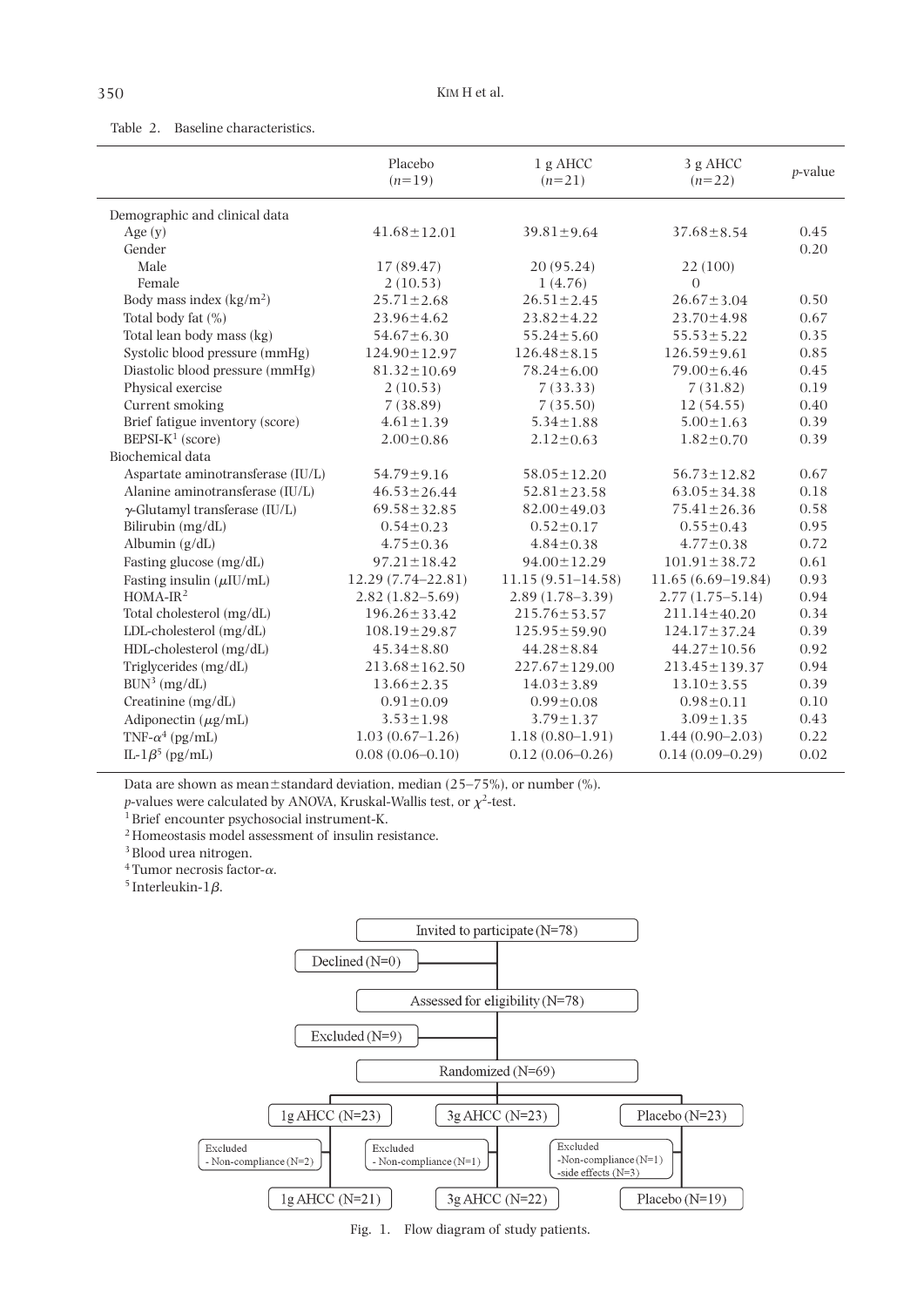| Table 3. Clinical and biochemical characteristics after 12 wk of supplementation. |  |  |
|-----------------------------------------------------------------------------------|--|--|
|                                                                                   |  |  |

|                                       | Placebo<br>$(n=19)$   | $1 g$ AHCC<br>$(n=21)$ | 3 g AHCC<br>$(n=22)$  | <i>p</i> -value |
|---------------------------------------|-----------------------|------------------------|-----------------------|-----------------|
| Body mass index $(m^2/kg)$            | $25.51 \pm 1.89$      | $26.31 \pm 2.21$       | $26.28 \pm 2.84$      | 0.62            |
| Total body fat $(\%)$                 | $24.23 \pm 4.82$      | $23.56 \pm 3.87$       | $23.45 \pm 4.78$      | 0.23            |
| Total lean body mass (kg)             | $54.02 \pm 6.30$      | $55.13 \pm 5.15$       | $55.27 \pm 5.48$      | 0.12            |
| Systolic blood pressure (mmHg)        | $125.73 \pm 9.52$     | $123.41 \pm 10.51$     | $122.19 \pm 10.04$    | 0.67            |
| Diastolic blood pressure (mmHg)       | $82.18 \pm 6.79$      | $78.46 \pm 5.77$       | $76.69 \pm 4.83$      | 0.03            |
| Brief fatigue inventory (score)       | $4.10 \pm 1.59$       | $4.95 \pm 1.44$        | $4.73 \pm 1.45$       | 0.34            |
| BEPSI- $K^1$ (score)                  | $1.82 \pm 0.64$       | $2.06 \pm 0.79$        | $1.76 \pm 0.43$       | 0.39            |
| Aspartate aminotransferase (IU/L)     | $45.73 \pm 13.43$     | $40.41 \pm 12.12$      | $40.88 \pm 11.05$     | 0.48            |
| Alanine aminotransferase (IU/L)       | $44.82 \pm 24.56$     | $39.00 \pm 18.54$      | $46.13 \pm 25.57$     | 0.64            |
| $\gamma$ -Glutamyl transferase (IU/L) | 78.45 ± 43.76         | $61.29 \pm 36.74$      | $62.81 \pm 23.58$     | 0.40            |
| Bilirubin (mg/dL)                     | $0.65 \pm 0.14$       | $0.60 \pm 0.16$        | $0.72 \pm 0.42$       | 0.47            |
| Albumin (g/dL)                        | $4.66 \pm 0.38$       | $4.75 \pm 0.26$        | $4.69 \pm 0.38$       | 0.76            |
| Fasting glucose (mg/dL)               | $103.45 \pm 22.06$    | $94.82 \pm 28.76$      | $103.06 \pm 25.30$    | 0.41            |
| Fasting insulin $(\mu I U/mL)$        | $12.57(9.84 - 27.26)$ | $14.50(11.59-28.54)$   | $14.46(9.51 - 36.14)$ | 0.94            |
| $HOMA-IR2$                            | $3.94(2.13 - 7.54)$   | $3.32(2.81 - 5.92)$    | $3.63(2.13 - 8.46)$   | 0.99            |
| Total cholesterol (mg/dL)             | $191.82 \pm 37.74$    | $206.76 \pm 46.28$     | $194.25 \pm 32.86$    | 0.55            |
| LDL-cholesterol (mg/dL)               | $102.72 \pm 32.47$    | $115.08 \pm 38.25$     | $112.40 \pm 32.22$    | 0.65            |
| HDL-cholesterol (mg/dL)               | $45.19 \pm 6.57$      | $45.07 \pm 9.62$       | $39.94 \pm 6.79$      | 0.13            |
| Triglycerides (mg/dL)                 | $219.55 \pm 152.84$   | $233.06 \pm 143.21$    | $209.56 \pm 73.07$    | 0.86            |
| BUN <sup>3</sup> (mg/dL)              | $12.38 \pm 2.13$      | $14.22 \pm 3.12$       | $13.34 \pm 2.32$      | 0.20            |
| Creatinine (mg/dL)                    | $0.95 \pm 0.07$       | $1.01 \pm 0.08$        | $0.96 \pm 0.09$       | 0.12            |
| TNF- $\alpha^4$ (pg/mL)               | $1.53(0.62 - 1.95)$   | $0.83(0.65 - 1.13)$    | $0.96(0.53-1.29)$     | 0.12            |
| IL-1 $\beta$ <sup>5</sup> (pg/mL)     | $0.20(0.10-0.73)$     | $0.08(0.06 - 0.09)$    | $0.08(0.06 - 0.11)$   | < 0.01          |
| Adiponectin $(\mu g/mL)$              | $2.96 \pm 1.38$       | $4.95 \pm 1.58$        | $3.63 \pm 1.90$       | < 0.01          |

Data are shown as mean $\pm$ standard deviation and median (25–75%),

*p*-values were calculated by ANOVA and Kruskal-Wallis test.

<sup>1</sup> Brief encounter psychosocial instrument-K.

<sup>2</sup> Homeostasis model assessment of insulin resistance.

<sup>3</sup> Blood urea nitrogen.

<sup>4</sup> Tumor necrosis factor- $\alpha$ .

<sup>5</sup> Interleukin-1 $\beta$ .

collected after overnight fasting  $(>12 \text{ h})$ . White blood cells and hemoglobin levels were determined within 1 h after blood collection using the ADVIA 120 automated hematology analyzer (Siemens, Tarrytown, NY). Serum levels of AST, ALT,  $\gamma$ -GT, bilirubin, albumin, blood urea nitrogen, creatinine, fasting glucose, total cholesterol, HDL-cholesterol, and triglycerides were measured using an ADVIA 1650 Chemistry system (Siemens). LDL-cholesterol was calculated using Friedewald's formula [LDL-cholesterol=total cholesterol-HDL $cholesterol-(triglyceride/5)]$  if the serum triglyceride level was below 400 mg/dL. Fasting insulin levels were measured by electrochemiluminescence immunoassay (Roche, Indianapolis, IN), and insulin resistance was estimated using the homeostasis model assessment of insulin resistance (HOMA-IR) index  $\lceil$ (insulin  $\mu$ IU/ mL) $\times$ fasting blood glucose (mg/dL)/18)/22.5]. Interleukin (IL)-1 $\beta$  and TNF- $\alpha$  levels were measured using a commercially-available enzyme-linked immunosorbent assay (R&D, Minneapolis, MN). The intra- and inter-assay coefficients of variation were  $5.3\pm2.8\%$  and 8.4 $\pm$ 1.9% for TNF- $\alpha$ , and 6.7 $\pm$ 3.1% and 5.6 $\pm$ 4.5% for IL-1 $\beta$ . Plasma adiponectin levels, an anti-inflammatory

adipokine, were measured using an enzyme immunoassay kit (AdipoGen, Seoul, Korea) with inter- and intraassay variability of  $4.63\% \pm 0.82\%$  and  $2.72\% \pm 0.52\%$ , respectively.

Fatigue and mental stress was measured via questionnaire. The brief fatigue inventory (BFI) composed of simple numeric rating scales from 0 to 10 was used for assessing fatigue. Severe fatigue was defined as a worst fatigue score of 7 or greater. For mental stress assessment, the Korean brief encounter psychosocial instrument (BEPSI-K), a validated indicator of perceived stress, was used. BEPSI-K consists of 5 items on a 1–5 Likert scale.

Anthropometric measurements were performed in the morning after overnight fasting while subjects were wearing light clothing and no shoes by a single observer. A body composition analyzer (Inbody 3.0, Biospace, Seoul, Korea) was used to measure their heights and body weights. The body mass index (BMI) was calculated by dividing the measured weight (kg) by the square of height  $(m^2)$ . Subjects sat on a chair in a stable and relaxed state, and their blood pressure was measured using a mercurial blood pressure tonometer.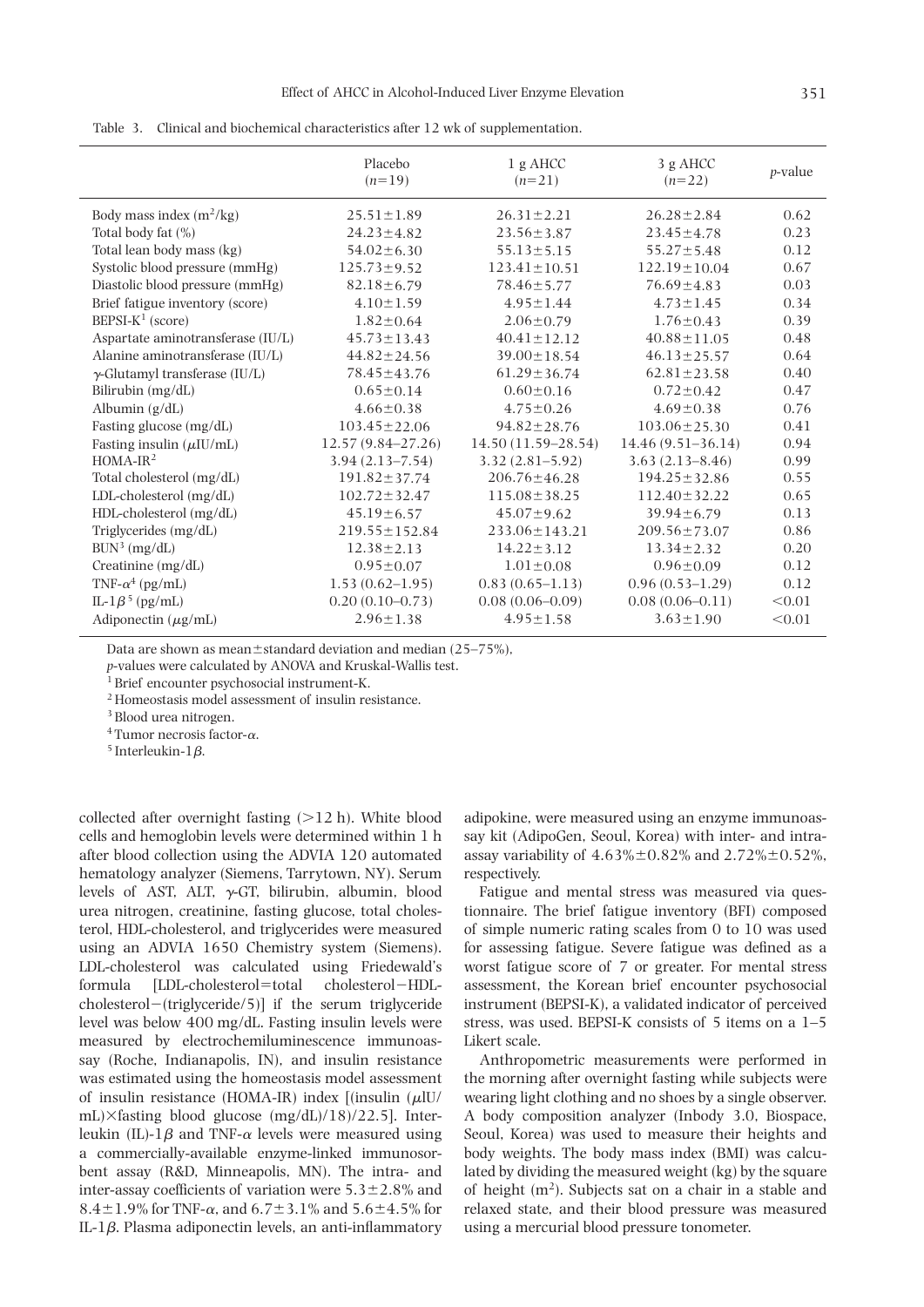

Fig. 2. Comparison of percentage changes by paired *t*-test of liver enzymes, aspartate aminotransferase (AST), alanine aminotransferase (ALT), and gammaglutamyl transferase  $(\gamma$ -GT). Liver enzymes were significantly decreased in both AHCC groups.

Adherence was expressed as a percentage, calculated by taking the number of supplements ingested divided by the number the patient should have ingested and multiplying by 100. The number of supplements ingested was examined as the number of capsules given minus the number of capsules returned at the next visit. The incidence and type of adverse events were also included in the outcome parameters.

*Randomization and concealment.* The random allocation sequence was generated by a sponsor through SAS implementation with PROC PLAN. Subjects were included in one of three groups with equal probability. The sponsor provided a research pharmacist with supplements numbered according to the random allocation sequence. A clinical investigator received 69 sealed envelopes containing a sheet noting the assigned group from the sponsor. The investigator opened the relevant envelope only when an adverse event occurred and then announced the assigned group to the participant.

*Blinding.* Both study participants and all investigators, including a research nurse who contacted the participants, a research pharmacist, and a physician, were blinded after assignment to interventions.

*Sample size.* The estimated minimum number of required patients according to an anticipated difference in ALT value of 15 with a standard deviation of 13, a two-tailed  $\alpha$ =0.05, and a  $\beta$ =0.2 was 48 subjects (16 patients per each group). Taking into account an estimated 30% dropout rate, we enrolled total 69 participants.

*Statistical analyses.* Even after logarithmic transformation, variables such as IL-1 $\beta$ , TNF- $\alpha$ , fasting insulin and HOMA-IR did not have a normal distribution;



Fig. 3. Comparison of percentage changes by paired *t*-test and ANOVA of cytokines, tumor necrosis factor (TNF)- $\alpha$ , interleukin (IL)-1 $\beta$ , and adiponectin, after 12 wk of supplementation. In the 1 g AHCC group, IL-1 $\beta$  was significantly decreased while adiponectin increased. *p*-values calculated by ANOVA are shown below the name of the cytokine.  $p<0.05$ , paired *t*-test, \*\* *p*,0.001, paired *t*-test.

thus non-parametric analysis was used. Clinical and biochemical baseline characteristics were compared among the three groups with ANOVA or the Kruskal-Wallis test for continuous variables and with the  $\chi^2$ -test or Fisher's exact test for categorical variables. The mean values were compared with ANOVA and the Kruskal-Wallis test among the three groups. The percentage changes between time intervals within each group were analyzed by paired *t*-tests. Correlation between changes in liver enzymes and cytokines were calculated by Pearson's correlation or the Spearman/Kendall correlation. Significance was defined at the 0.05 level. The data was processed with an SAS 9.1 statistics package (SAS Institute Inc, Cary, NC). All values with normal distribution are expressed as the mean $\pm$ SD, and the others as the median (25–75%).

## **RESULTS**

Among 78 screened patients who were suspected of having alcoholic liver disease, 69 patients were eligible and were randomly assigned to one of the three groups. Demographic, clinical, and biochemical characteristics are given in Table 2. During the study, seven patients dropped out. Of those who dropped out, four patients discontinued due to disinclination (1 g AHCC group:  $n=2$ , 3 g AHCC group:  $n=1$ , placebo group:  $n=1$ ), and in the placebo group, three participants experienced mild gastrointestinal distress. There were no adverse events in either AHCC group. A total of 62 participants completed the study (Fig. 1). Adherence of the study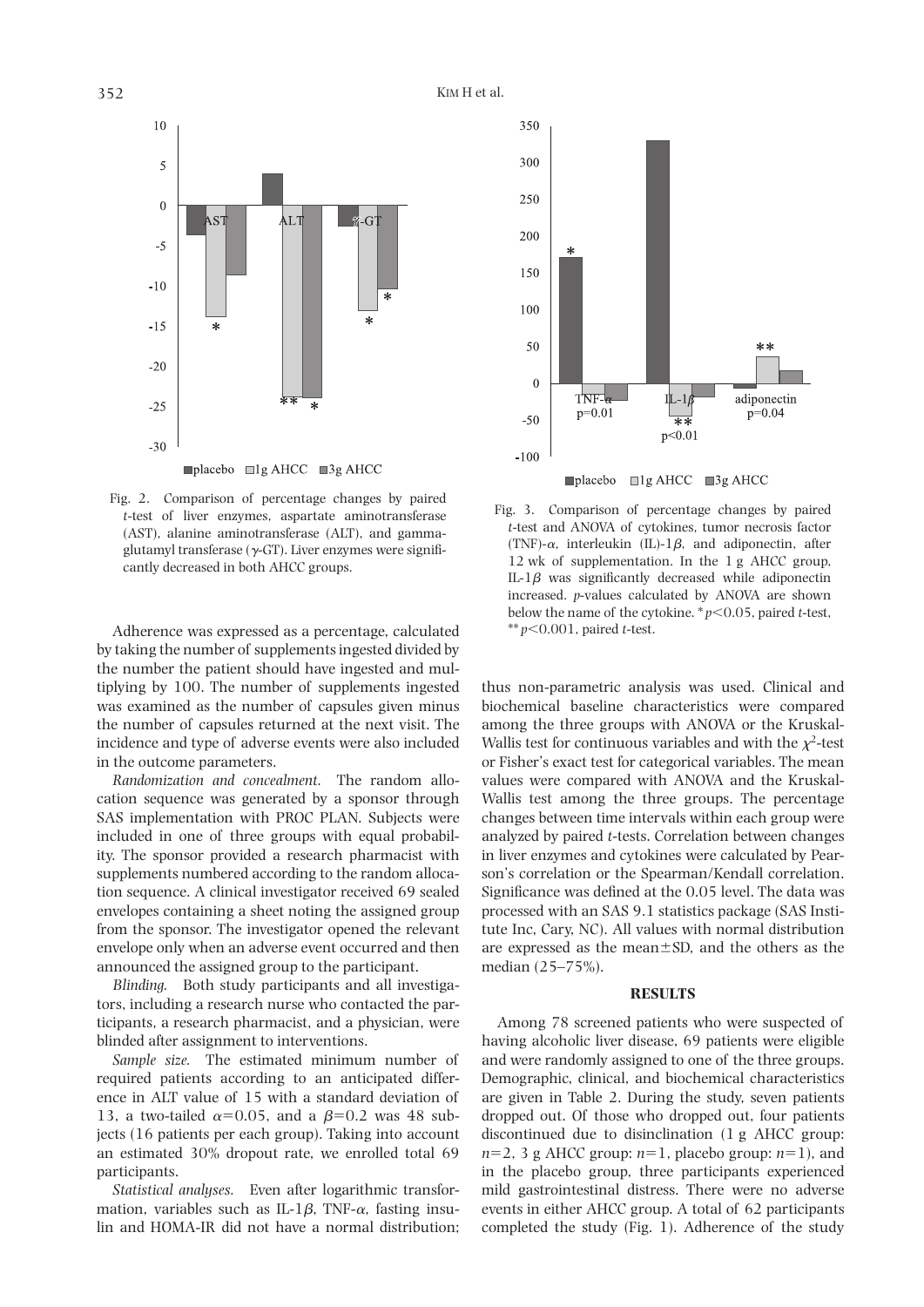

Fig. 4. Changes in liver enzymes within groups. We show mean changes in aspartate aminotransferase (AST), alanine aminotransferase (ALT) and gamma-glutamyl transferase ( $\gamma$ -GT) between baseline and 4, 8, or 12 wk after supplementation. *p*-values were calculated by ANOVA.  $* p \leq 0.05$ .

participants was  $92.4 \pm 6.8\%$  with no significant difference between the groups  $(p=0.88)$ .

The mean clinical and biochemical outcomes at 12 wk were analyzed with ANOVA (Table 3). The liver enzyme levels, lipid profiles, insulin resistance, and scores on fatigue and stress-related questionnaires did not show significant differences between the groups  $(p>0.05)$ ; however, cytokine levels did show significant differences (TNF- $\alpha$ , IL-1 $\beta$  and adiponectin, *p*<0.05).

Comparing the percentage changes at 12 wk as analyzed by a paired *t*-test, a decrease in liver enzymes in both AHCC groups (Fig. 2) and a change in IL-1 $\beta$  and adiponectin in the 1 g AHCC group (Fig. 3) were found to be statistically significant. When analyzed with ANOVA, the percentage changes of serum levels of inflammatory cytokines, such as TNF- $\alpha$  ( $p$ <0.05) and IL-1 $\beta$  ( $p$ <0.01), were lower in the AHCC supplementation groups than the placebo group (Fig. 3). Serum levels of adiponectin were higher in both AHCC groups than in the placebo group ( $p$ <0.05, Fig. 3).

Figure 4 depicts the percentage changes in three hepatic enzymes analyzed with ANOVA. The comparison of mean percentage changes was not found to be significantly different among the three groups except for ALT after 12-wk supplementation.

The association between changes in hepatic enzymes (AST, ALT, and  $\gamma$ -GT) and changes in cytokines (TNF- $\alpha$ , IL-1 $\beta$ , and adiponectin) was analyzed (Fig. 5). There were positive relationships among percentage changes in hepatic enzymes. The percentage change of  $IL-1\beta$ was positively correlated with that of ALT ( $\tau$ =0.25,  $p=0.02$ ), whereas an inverse relationship was revealed between adiponectin and IL-1 $\beta$  ( $\tau = -0.40$ ,  $p < 0.01$ ), and adiponectin and TNF- $\alpha$  ( $\tau = -0.36$ ,  $p < 0.01$ ). Though not significant, a tendency toward a positive correlation of the percentage change between TNF- $\alpha$ 

and  $\gamma$ -GT ( $\tau$ =0.19,  $p$ =0.07) and an inverse correlation between adiponectin and AST  $(r=-0.26, p=0.09)$  was observed.

#### **DISCUSSION**

In this double-blind, randomized controlled trial, we examined whether AHCC is effective in liver injury caused by chronic and excessive alcohol ingestion and whether the effects of AHCC are dose-dependent. AHCC supplementation for 12 wk significantly improved ALT levels, decreased pro-inflammatory cytokines (TNF- $\alpha$ ) and IL-1 $\beta$ ), and elevated anti-inflammatory cytokines (adiponectin) in both AHCC groups after 12 wk of supplementation without any adverse events. Hepatoprotective effects accompanied by striking anti-inflammatory effects were observed regardless of the dosage.

Ingestion of alcohol initiates a variety of metabolic responses that influence the final hepatotoxic response (4). Pro-inflammatory cytokines including TNF- $\alpha$ , IL-1 $\beta$ , and interferon- $\gamma$ , are regarded as major contributors to the development of alcohol liver injury (*5*, *6*). In contrast, adiponectin, a fat-derived anti-inflammatory adipokine, is considered to play a protective role in fatty liver suppression by upregulation of AMP-activated protein kinase (AMPK), peroxisome proliferator-activated receptor (PPAR)- $\alpha$ , and PPAR $\gamma$  coactivator (PGC)-1 $\alpha$ , and reduction of lipopolysaccharide (LPS)-stimulated TNF- $\alpha$  production and the TNF- $\alpha$  mediated inflammatory response in alcoholic liver disease (*5*). Increased expression of iNOS is known to be associated with alcohol-induced hepatic dysfunction (*20*, *21*). Pro-inflammatory cytokines also induce expression of the iNOS gene (*22*, *23*). In iNOS-knockout mice, alcohol-induced liver injury with elevated serum ALT levels and fatty liver was prevented (*24*). The iNOS inhibitor, *N*-(3-aminomethyl) benzylacetamindine, showed similar protec-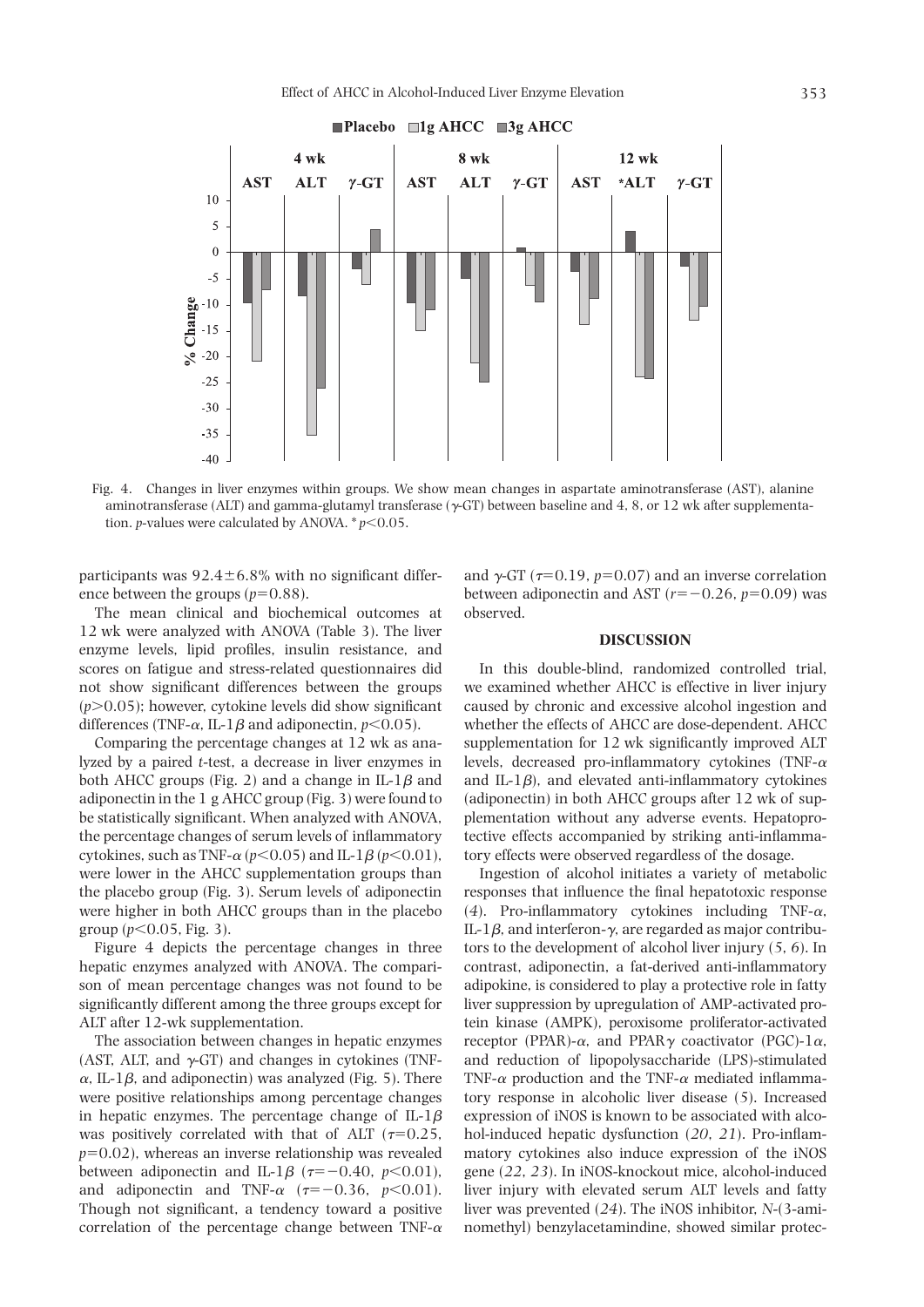

Fig. 5. Correlation between changes in liver enzymes and cytokines after 12 wk of supplementation. Correlation between changes in liver enzymes and cytokines were calculated by Pearson's correlation or Spearman/Kendall correlation. (1) Percentage change of alanine aminotransferase (ALT) and aspartate aminotransferase (AST), (2) percentage change of gamma-glutamyl transferase ( $\gamma$ -GT) and AST, (3) percentage change of  $\gamma$ -GT and AST, (4) percentage change of tumor necrosis factor- $\alpha$  (TNF- $\alpha$ ) and AST, (5) percentage change of TNF- $\alpha$  and ALT, (6) percentage change of TNF- $\alpha$  and  $\gamma$ -GT, (7) percentage change of interleukin-1 $\beta$  (IL-1 $\beta$ ) and AST, (8) percentage change of IL-1 $\beta$  and ALT, (9) percentage change of IL-1 $\beta$  and  $\gamma$ -GT, (10) percentage change of IL-1 $\beta$  and TNF- $\alpha$ , (11) percentage change of adiponectin and AST, (12) percentage change of adiponectin and ALT, (13) percentage change of adiponectin and  $\gamma$ -GT, (14) percentage change of adiponectin and TNF- $\alpha$ , and (15) percentage change of adiponectin and IL-1 $\beta$ .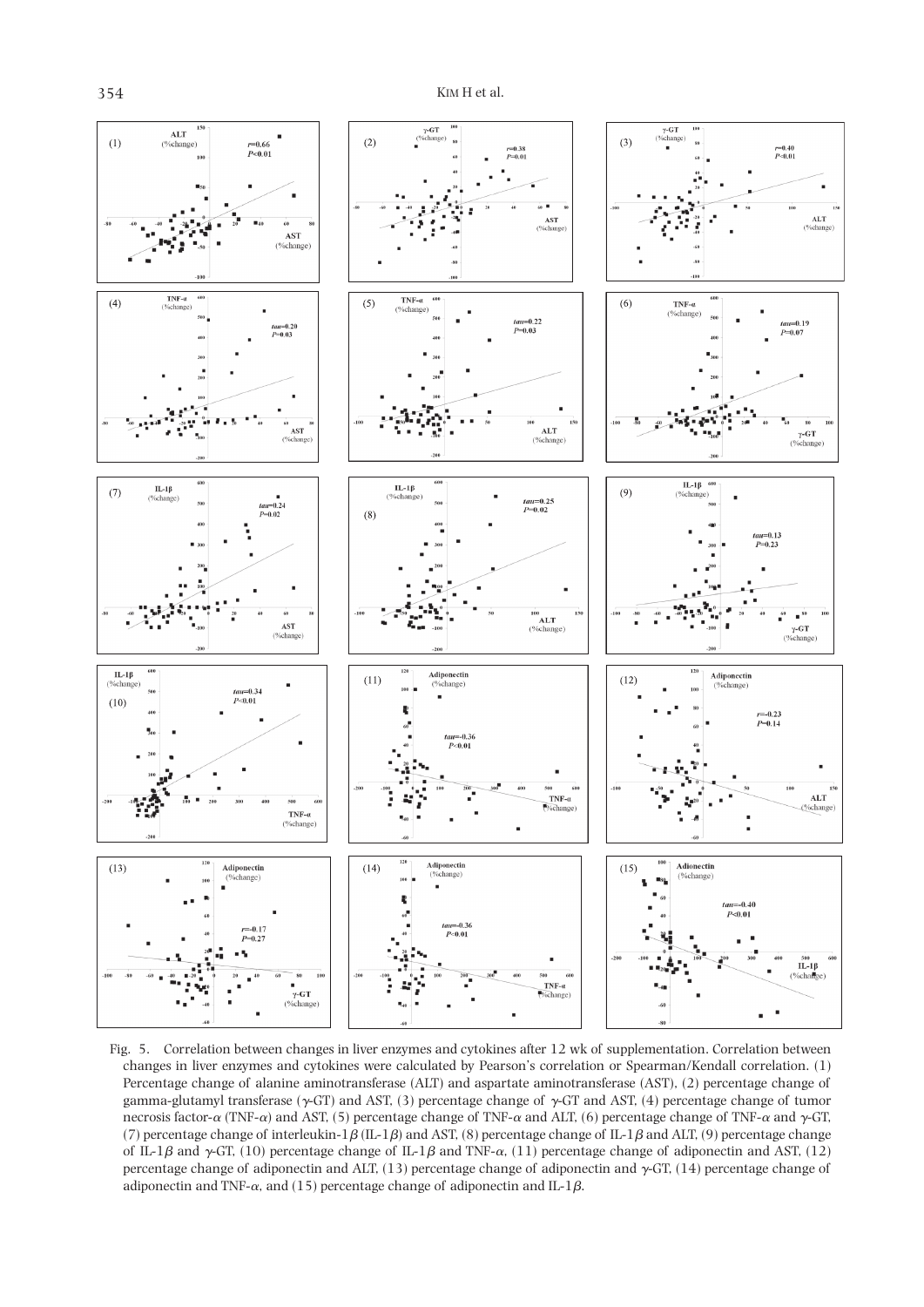tive effects in alcohol-induced liver damage (*24*).

Endotoxins have been accepted as another pathophysiologic mechanism of alcoholic liver disease (*4*). Chronic alcohol ingestion promotes hepatic inflammation by increasing translocation of gut-derived endotoxins to the portal circulation and activating Kupper cells through the LPS/Toll-like receptor (TLR)-4 (*5*).

AHCC has been utilized for over a decade in Japan, and the typical daily recommended dose of AHCC-fine granules (60% AHCC-freeze dried preparation) is 3 g in clinical practice (*25*). The safety of AHCC as a dietary supplement has been reported in several studies evaluating genotoxicity or acute and subchronic oral toxicity (*14*, *25*, *26*).

In previous research, AHCC was shown to improve liver enzymes through the modulation of pro- and anti-inflammatory cytokines (*12*, *13*). In rats with hapten-induced colitis, AHCC administration reduced pro-inflammatory cytokines, including TNF and  $IL-1\beta$ , as well as colonic inflammation (*13*). AHCC increased detoxification enzymes in the liver and protected the liver from CCl<sub>4</sub><sup>-</sup> (27) and ferric nitrilotriactate (Fe-NTA)induced injury (*28*). AHCC administration normalized elevated liver enzyme levels in 6-mercaptopurine and methotrexate-induced liver injury in mice (*12*). In humans, AHCC intake improved the levels of AST and  $\gamma$ -GT in postoperative hepatocellular carcinoma patients (*18*). In accordance with previous research, our study showed improvement of the levels of liver enzymes and circulating pro-inflammatory and anti-inflammatory cytokines in patients with mildly elevated liver enzyme levels.

AHCC suppressed iNOS gene expression through inhibition of the Akt/type I IL-1 receptor (IL-1RI) dependent pathway in hepatocytes (*17*). AHCC can decrease hepatic inflammation by reducing gut-derived endotoxins in alcoholic liver disease and increasing aerobes, lactic acid bacteria, and bifidobacteria in addition to decreasing clostridium in the feces of colitis rats through its role as a prebiotic (*13*). The colonic microflora of hapten-induced colitis rats treated with AHCC was different from that of not only non-treated hapteninduced colitis rats but also normal controls (*13*). Oligosaccharides, a main component including the active ingredient, may accelerate the growth of normal flora in the gut, inhibit the growth of pathogenic microorganisms (*29*, *30*), and prevent bacterial translocation through their interaction with bacteria (*31*, *32*).

The current study has limitations. First, the number of study participants was small and the study period was relatively short. In order to elucidate the beneficial action mechanism of AHCC for alcoholic liver disease patients, studies that include measurements of serum endotoxin levels and the identification of intestinal flora through fecal culture are necessary.

## **CONCLUSION**

Our results demonstrated promising effects with a 12-wk course of AHCC supplementation for improving liver enzyme levels and circulating pro-inflammatory

and anti-inflammatory cytokines in patients with alcohol-induced liver enzyme elevation.

#### *Conflict of interest statement:* none.

#### *Acknowledgments*

This study was financially supported by Amino Up Chemical Co., Ltd., from Japan.

#### **REFERENCES**

- *1*) WHO. 2011. Global status report alcohol and health (2011). [Online]. Available: http://www.who.int/media centre/news/releases/2011/alcohol\_20110211/en/ index.html [accessed February 11, 2011].
- *2*) Lucey MR, Mathurin P, Morgan TR. 2009. Alcoholic hepatitis. *N Engl J Med* **360**: 2758–2769.
- *3*) Teli MR, Day CP, Burt AD, Bennett MK, James OF. 1995. Determinants of progression to cirrhosis or fibrosis in pure alcoholic fatty liver. *Lancet* **346**: 987–990.
- *4*) Mailliard ME, Sorrell MF. 2012. Alcoholic liver disease. *In*: Harrisons Principles of Internal Medicine (Fauci AS, ed), 18th ed, chapter 307. McGraw-Hill, New York.
- *5*) An L, Wang X, Cederbaum AI. 2012. Cytokines in alcoholic liver disease. *Arch Toxicol* **86**: 1337–1348.
- *6*) Gao B. 2012. Hepatoprotective and anti-inflammatory cytokines in alcoholic liver disease. *J Gastroenterol Hepatol* **27**(Suppl 2): 89–93.
- *7*) Martinez-Chantar ML, Garcia-Trevijano ER, Latasa MU, Perez-Mato I, Sanchez del Pino MM, Corrales FJ, Avila MA, Mato JM. 2002. Importance of a deficiency in S-adenosyl-L-methionine synthesis in the pathogenesis of liver injury. *Am J Clin Nutr* **76**: 1177S–1182S.
- *8*) Phillips M, Curtis H, Portmann B, Donaldson N, Bomford A, O'Grady J. 2006. Antioxidants versus corticosteroids in the treatment of severe alcoholic hepatitis—a randomised clinical trial. *J Hepatol* **44**: 784–790.
- *9*) Menon KV, Stadheim L, Kamath PS, Wiesner RH, Gores GJ, Peine CJ, Shah V. 2004. A pilot study of the safety and tolerability of etanercept in patients with alcoholic hepatitis. *Am J Gastroenterol* **99**: 255–260.
- *10*) Naveau S, Chollet-Martin S, Dharancy S, Mathurin P, Jouet P, Piquet MA, Davion T, Oberti F, Broet P, Emilie D. *2004*. A double-blind randomized controlled trial of infliximab associated with prednisolone in acute alcoholic hepatitis. *Hepatology* **39**: 1390–1397.
- *11*) Ye SF, Ichimura K, Wakame K, Ohe M. 2003. Suppressive effects of active hexose correlated compound on the increased activity of hepatic and renal ornithine decarboxylase induced by oxidative stress. *Life Sci* **74**: 593–602.
- *12*) Sun B, Wakame K, Sato E, Nishioka H, Aruoma OI, Fujii H. 2009. The effect of active hexose correlated compound in modulating cytosine arabinoside-induced hair loss, and 6-mercaptopurine- and methotrexate-induced liver injury in rodents. *Cancer Epidemiol* **33**: 293–299.
- *13*) Daddaoua A, Martinez-Plata E, Lopez-Posadas R, Vieites JM, Gonzalez M, Requena P, Zarzuelo A, Suarez MD, de Medina FS, Martinez-Augustin O. 2007. Active hexose correlated compound acts as a prebiotic and is antiinflammatory in rats with hapten-induced colitis. *J Nutr*  **137**: 1222–1228.
- *14*) Terakawa N, Matsui Y, Satoi S, Yanagimoto H, Takahashi K, Yamamoto T, Yamao J, Takai S, Kwon AH, Kamiyama Y. 2008. Immunological effect of active hex-